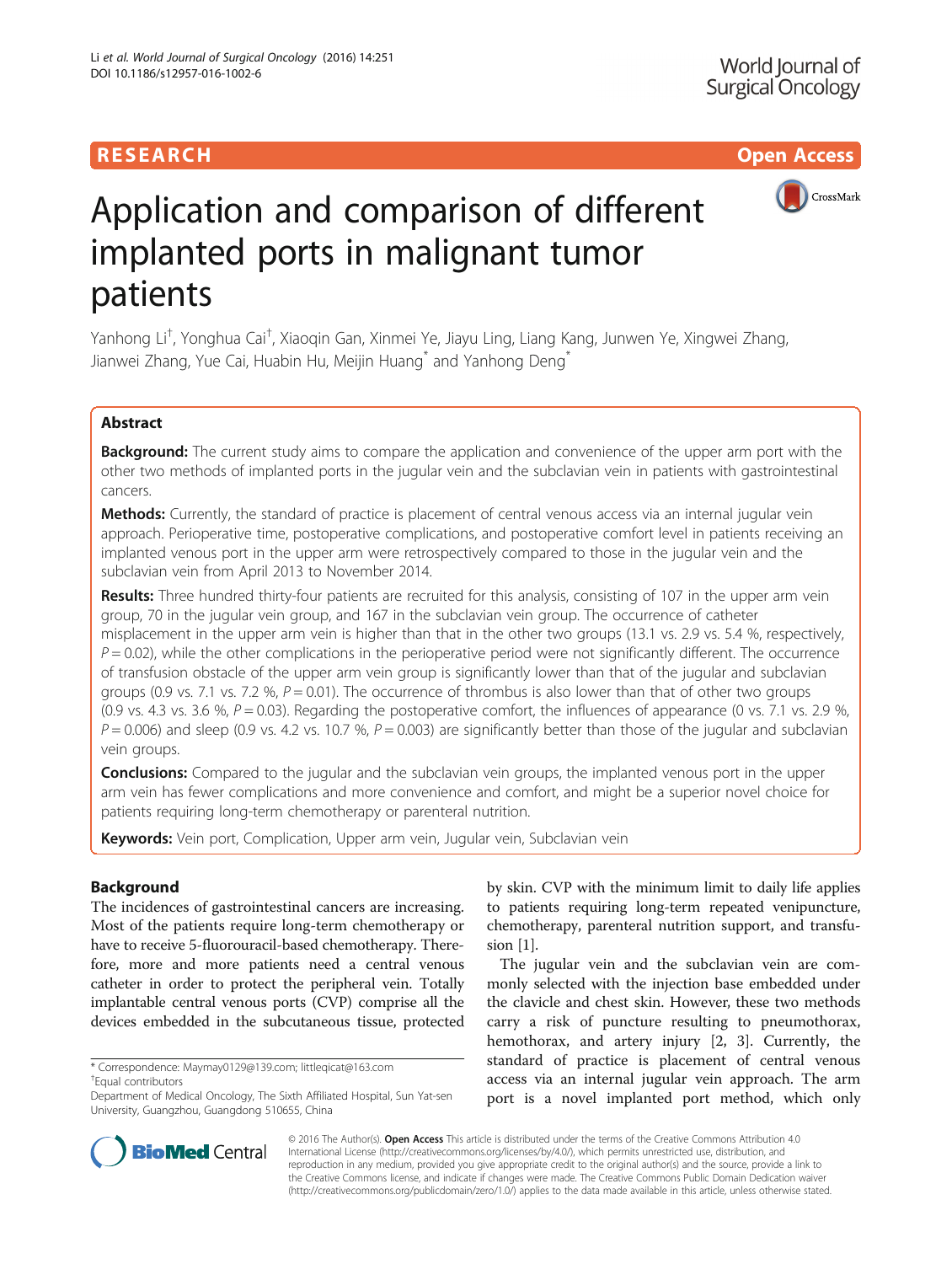requires selecting the basilica vein or brachial vein, guided by vessel B ultrasonic set, for puncture by improved Seldinger puncture technique in the peripherally inserted central catheter (PICC) room. This method solely requires a professional nurse for vein therapy with PICC catheterizing qualification for operation under the doctor's supervision. The whole procedure is simple and avoids occupancy of the operating room. Any large cohort of patients undergoing the new method has not been widely reported. The current study aims to compare the operation time, occurrence of postoperative complications, and patient comfort of the upper arm port with the other two methods of implanted ports in the jugular vein and the subclavian vein in patients with gastrointestinal cancers.

### **Methods**

#### **Patients**

A retrospective analysis was conducted for patients receiving implantation of three different access ports in The Sixth Affiliated Hospital of Sun Yat-sen University, Medical Oncology, from April 2013 to November 2014. All of these patients were pathologically diagnosed with gastrointestinal cancer. Follow-up starts from the day of port implantation until the day of removal for any reasons or patients' death. Admission criteria are as follows: (1) all the patients should be more than 18 years, with malignant tumor confirmed pathologically; (2) examination of the patients heart, liver, kidney, and blood should be normal; (3) patients should have chemotherapeutic indications without chemotherapeutic and venous catheterization contraindications; and (4) the arm circumference for implantation port on the arm should be ≥25 cm. Exclusion criteria are as follows: (1) any patient who has been confirmed or suspected of infection, bacteremia, or blood poisoning; (2) patients with too small body size to accept implantation equipment; (3) patients with chronic obstructive pulmonary disease; and (4) patients with radiotherapy, trauma, and surgery at the operative site. This study was approved by the institutional review board of The Sixth Affiliated Hospital, Sun Yat-sen University (Guangzhou, Guangdong), and written informed consent was obtained from every participant.

#### Device for access port

The device for access port is 6F fine implanted port suite manufactured by US Bard Co., Ltd. with a catheter length of 75 cm, and the device for the jugular venous and subclavian venous ports is 7.5F implanted access port suite manufactured by Braun Medical Co., Ltd. with a catheter length of 50 cm.

#### Implantation of access port

Implantation of access port should be conducted with local anesthesia. Access port on the arm should be implanted by two professional nurses with PICC implantation qualification. Basilica or cephalic vein of the upper right arm is selected for puncture guided by the color vessel Doppler ultrasound with improved Seldinger puncture technique. Subsequent to catheter implantation, routine chest X-ray should be examined for the feeding of the catheter and the position of the tip. If the catheter reverses or the tip position is abnormal, it should be readjusted with the aid of X-rays. Under a physician's guidance, the nurses transect the skin about 3 cm with the center of the puncture point to split the subcutaneous tissue for the capsular bag and embed the port foundation under the skin of the upper arm without establishing the subcutaneous tunnel.

Jugular venous access and subclavian venous access ports should be implanted by qualified physicians into the right jugular vein or subclavian vein with puncture point 2 cm below the middle point between the right cleidomastoid sternal branch and top or right clavicle at the clavicle angle. After implanting the catheter, a subcutaneous tunnel is established on the right chest wall. Subsequently, a routine chest X-ray film is examined for the feeding and the catheter position.

#### Maintenance and follow-up of catheter

Fluid can be injected after implanting the access port. Intact butterfly needle is used to puncture into the port foundation after skin disinfection. Normal saline is used to wash the catheter to detect an obstacle and subcutaneous seepage in the catheter. When consecutive infusion is required, intact butterfly needle should be replaced every week. Upon completion of the infusion therapy, 10 ml heparin saline (100 IU/ml) is used to wash the catheter. If the catheter cannot be used for more than 4 weeks, it should be washed in the hospital every 4 weeks. Follow-up starts from the port implantation until the removal surgery, and the withdrawal date should be treated as the final usage date of the infusion port.

#### Collection of complications

Major observation indices refer to the perioperative time of three different access ports (the date of port implantation) and incidence rates of postoperative complications by recording the types and the time of complication incidence. The complications in the perioperative period include catheter misplacement, pneumothorax, hemothorax, artery injury, and failed puncture, which requires a change of the puncture path. The postoperative complications include infection, thrombogenesis, poor transfusion, catheter breakage, pinch-off syndrome, seepage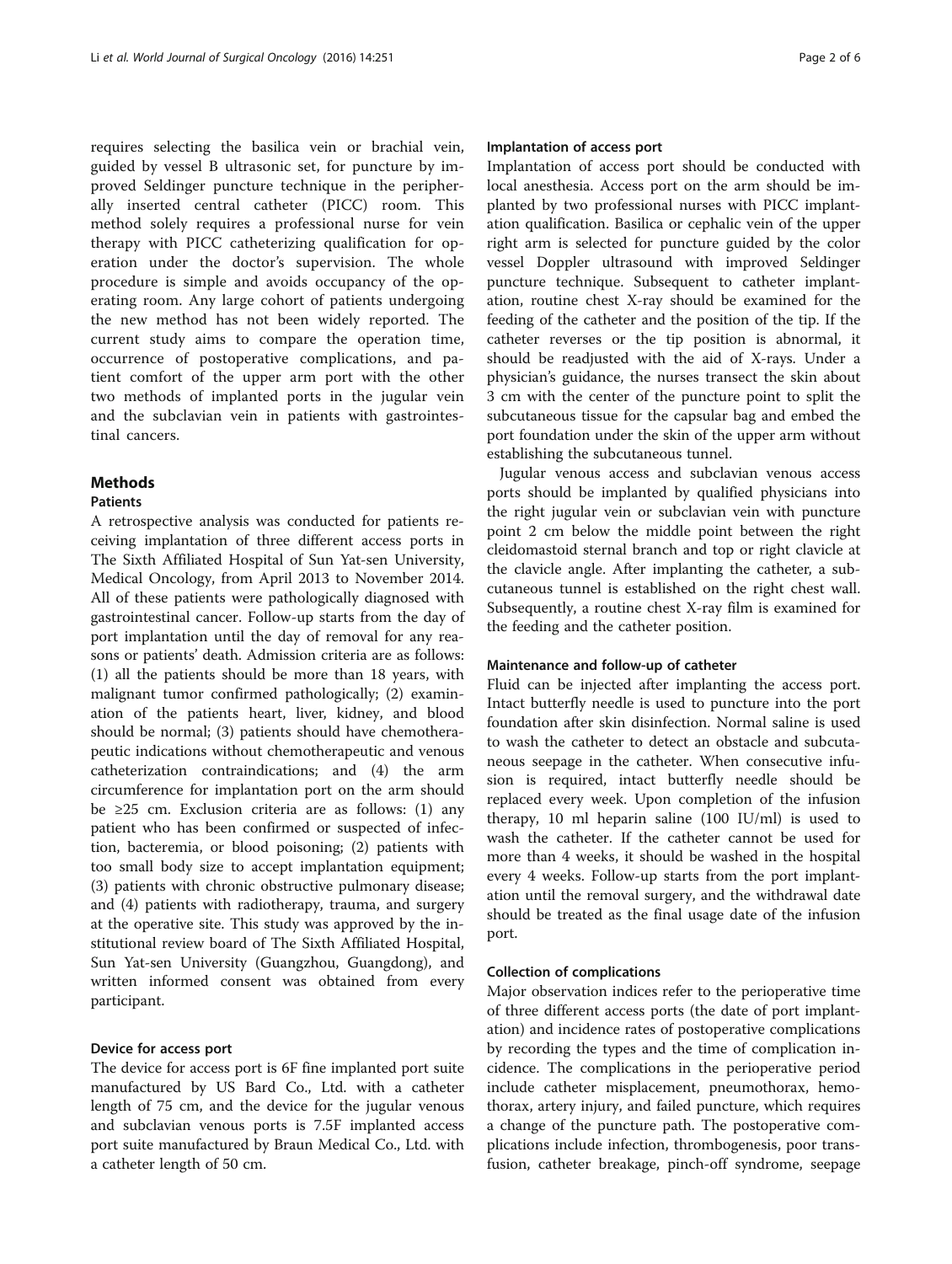on foundation, and foundation exposure. The investigation of postoperative comfort is carried out in a subsequent visit (after 15 days); nurses who do not attend this study inquire and record the patient's appearance effects, concerns about catheter breakage, and effect on sleep and daily life.

#### Statistical method

Perioperative time, postoperative complications, and postoperative comfort level in patients receiving an implanted venous port in the upper arm were retrospectively compared to those in the jugular vein and the subclavian vein. The statistical software is SPSS19.0. Statistical data is represented as a mean ± standard deviation. ANOVA is used for mean comparison, and LSD of post hoc inspection is used for the comparison of two averages. Chi-squared test is used to compare the complication incidence.  $P < 0.05$  is considered statistically significant.

### Results

#### General condition of the patients

The analysis recruited 344 patients, including 107 patients in the upper arm vein group, 70 in the jugular vein group, and 167 in the subclavian vein group. Table 1 shows the clinical characteristics of patients in the three groups, with similar basic information. In the three groups, the average follow-up durations were  $257.6 \pm$ 134.1,  $307.9 \pm 134.3$ , and  $253.4 \pm 152.8$  days ( $p = 0.03$ ),

Table 1 Baseline characteristics

| Variable                   | Upper vein<br>group | Jugular<br>vein group | Subclavian<br>vein group |  |
|----------------------------|---------------------|-----------------------|--------------------------|--|
| Patients                   | 107                 | 70                    | 167                      |  |
| Age (years)                | $54.4 \pm 12.3$     | $53.8 \pm 13.0$       | $53.0 \pm 13.3$          |  |
| Sex                        |                     |                       |                          |  |
| Male                       | 64 (59.8)           | 41 (58.6)             | 104 (62.3)               |  |
| Female                     | 43 (40.2)           | 29 (41.4)             | 63 (37.7)                |  |
| Primary tumor              |                     |                       |                          |  |
| Colon cancer               | 33 (30.8)           | 31(44.3)              | 66 (39.5)                |  |
| Rectal cancer              | 52 (48.6)           | 31(44.3)              | 84 (50.3)                |  |
| Gastric cancer             | 12(11.2)            | 7(10.0)               | 13(7.8)                  |  |
| Pancreatic cancer          | 2(1.9)              | 1(1.4)                | 0(0)                     |  |
| Small intestinal carcinoma | 1(0.9)              | 0(0)                  | 0(0)                     |  |
| Esophageal cancer          | 1(0.9)              | 0(0)                  | 3(1.8)                   |  |
| Bile duct carcinoma        | 1(0.9)              | 0(0)                  | 0(0)                     |  |
| Hepatic carcinoma          | 1(0.9)              | 0(0)                  | 0(0)                     |  |
| Others                     | 4(3.7)              | 0(0)                  | 1(0.6)                   |  |
| Follow-up duration (days)  | $257.6 \pm 134.1$   | $307.9 \pm 134.3$     | $253.4 \pm 152.8$        |  |

Data in parenthesis is a percentage

and seven, two, and nine patients failed the follow-up, respectively.

#### Complications in ports in the perioperative period

The patients in all the groups have successfully received port implantation. Patients in the three groups prefer right implantation. Complications in the operation include catheter misplacement, pneumothorax, hemothorax, artery injury, and failed puncture or catheterizing, which requires changing puncture access. The upper vein group should take the left upper vein access, while the jugular and subclavian vein groups should take the subclavian access and jugular access, respectively, because of failed puncture or catheterizing. The incidence of catheter misplacement in the upper arm vein group is higher than that of the other two groups (13.1 vs. 2.9 vs. 5.4 %,  $P = 0.02$ ), while the other complications in the perioperative period do not alter significantly, as shown in Table 2.

#### Postoperative complications

Table [3](#page-3-0) shows complications after port implantation. Any differences in the complications of foundation exposure, seepage in the foundation, infection, and thrombus among the three groups were not observed. However, the incidence of poor transfusion in the upper vein group is significantly lower than that in the jugular and subclavian vein groups (0.9 vs. 7.1 vs. 7.2 %,  $P =$ 0.01), and its incidence of thrombus was also lower (0.9 vs. 4.3 vs. 3.6 %,  $P = 0.03$ ; 3, 5, and 13 patients required the removal of the port because of complications, without any statistical significance  $(P = 0.23)$ .

#### Postoperative comfort after port implantation

The comparison of postoperative comfort shows that the appearance concern (0 vs. 7.1 vs. 2.9 %,  $P = 0.006$ ) and the sleep influence  $(0.9 \text{ vs. } 4.2 \text{ vs. } 10.7 \text{ %}, P = 0.003)$ in the upper arm vein group were not significant as compared to those in the jugular and subclavian vein groups (Table [4\)](#page-3-0).

#### **Discussion**

The current study compared the application of the upper arm venous port, the jugular venous port, and the

|  |  | <b>Table 2</b> Complications in the perioperative period |  |  |  |  |
|--|--|----------------------------------------------------------|--|--|--|--|
|--|--|----------------------------------------------------------|--|--|--|--|

| Complications                | Upper arm Jugular | vein group vein group | Subclavian<br>vein group | $P$ value |
|------------------------------|-------------------|-----------------------|--------------------------|-----------|
| Catheter misplacement        | 14 (13.1)         | 2(2.9)                | 9(5.4)                   | 0.02      |
| Pneumothorax                 | 0(0)              | 1(1.4)                | 2(1.2)                   | 0.50      |
| Hemothorax                   | 0                 | 0                     | 0                        |           |
| Artery injury                | 1(0.9)            | 4(5.9)                | 6(3.6)                   | 0.18      |
| Change of puncture<br>access | 10(9.3)           | 3(4.3)                | 9(5.4)                   | 0.31      |

Data in parenthesis is a percentage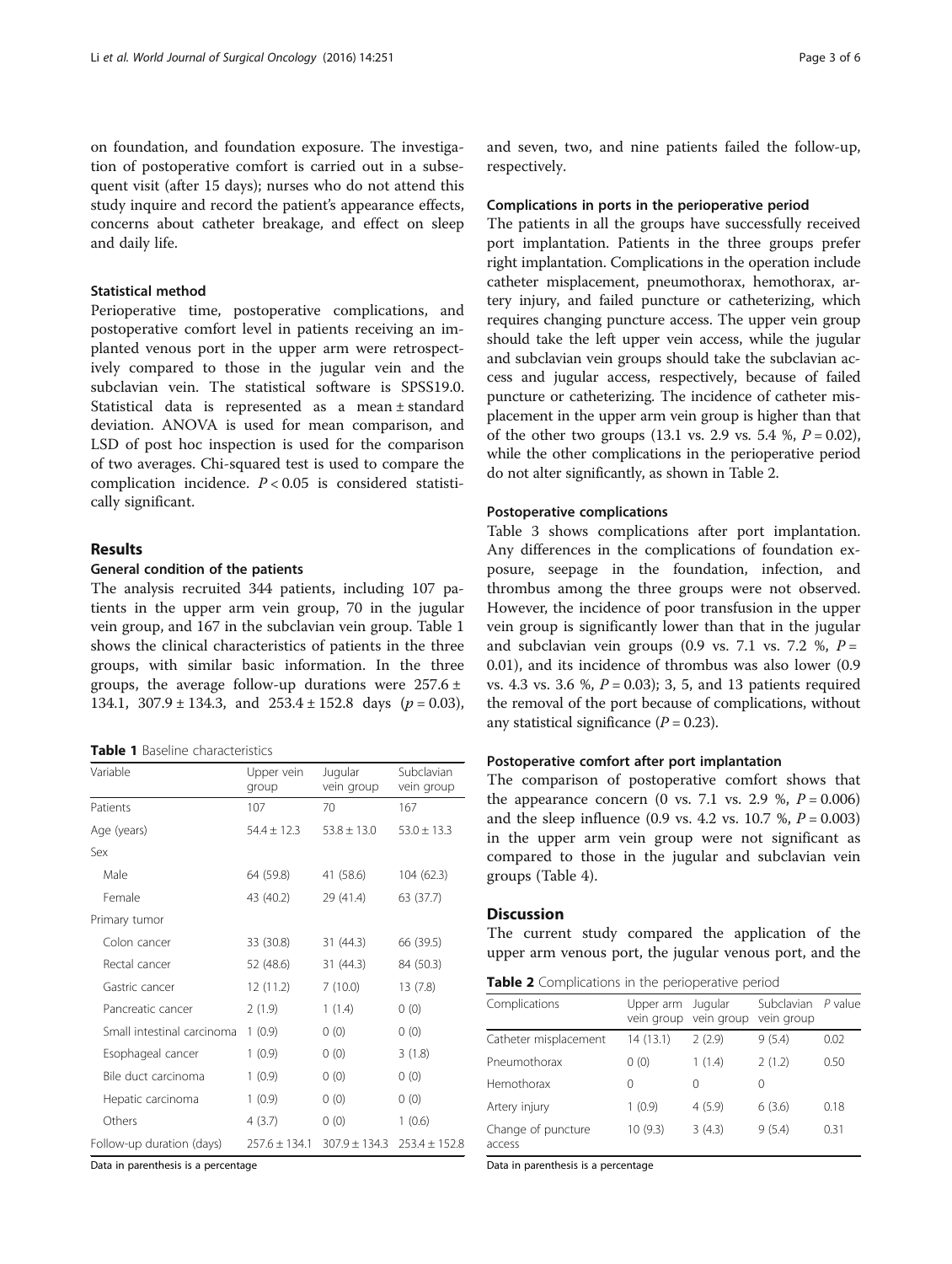<span id="page-3-0"></span>Table 3 Complications after port implantation

| Complications                 | Upper arm<br>vein group | Jugular<br>vein group | Subclavian<br>vein group | $P$ value |
|-------------------------------|-------------------------|-----------------------|--------------------------|-----------|
| Foundation exposure           | 2(1.9)                  | 1(1.4)                | 0(0)                     | 0.23      |
| Seepage on foundation         | 1(0.9)                  | 1(1.4)                | 1(0.6)                   | 0.82      |
| Thrombus                      | 1(0.9)                  | 3(4.3)                | 6(3.6)                   | 0.03      |
| Infection                     | 1(0.9)                  | 2(2.9)                | 6(3.6)                   | 0.40      |
| Poor transfusion              | 1(0.9)                  | 5(7.1)                | 12(7.2)                  | 0.01      |
| Catheter breakage             | 0(0)                    | 0(0)                  | 2(1.2)                   | 0.34      |
| Pinch-off syndrome            | 0(0)                    | 0(0)                  | 3(1.8)                   | 0.20      |
| Patients with pump<br>removal | 3(2.8)                  | 5(7.1)                | 13(7.8)                  | 0.23      |

Data in parenthesis is a percentage

subclavian venous port in patients with malignant tumor. The result shows that there is no significant difference in the perioperative period among the three groups. While the incidence of the postoperative complications in the upper arm venous group is lower, the comfort level is higher.

Implantation of the upper arm port is conducted in the PICC catheterizing room; hence, the catheter feeding and tip position cannot be determined during the operation. Moreover, because the catheterizing route is elongated, it is easy to mislead the feeding to the jugular vein, thus reversing the catheter, or catheterizing deeply into the heart to cause discomfort in the neck or precordial area. Therefore, we measure the distance between the planned puncture point and the sternum midpoint in a preoperative routine as the reference depth of catheterization during operation. Meanwhile, routine inspection with a chest X-ray film is conducted to distinguish the catheter feeding and tip position after catheterizing, rather than cutting the skin to implant the foundation. If the catheter position is abnormal, the adjustment should be conducted under the X-ray machine. Although the incidence of catheter misplacement is high (13.1 %) in the upper arm vein group, the position can be adjusted to normal under perspective. Also, without a subcutaneous tunnel, the complication of poor transfusion is also lower than that in the jugular and subclavian groups ( $P = 0.06$ ). The lumen of the upper arm vein is

Table 4 Comparison of postoperative comfort after port implantation

| Items                           | Upper arm Jugular | vein group vein group | Subclavian P value<br>vein group |       |
|---------------------------------|-------------------|-----------------------|----------------------------------|-------|
| Appearance                      | 0(0)              | 5(7.1)                | 5(2.9)                           | 0.006 |
| Concern of catheter<br>breakage | 3(2.8)            | 4(5.7)                | 18 (10.7)                        | 0.19  |
| Sleep influence                 | 1(0.9)            | 3(4.2)                | 18 (10.7)                        | 0.003 |
| Influence on daily life         | 0(0)              | 0(0)                  | 2(1.1)                           | 0.26  |

Data in parenthesis is percentage

remarkably small, such that the puncture failure rate was reported to be 5–11 % [\[4](#page-4-0), [5\]](#page-4-0), and the ratio of changing puncture access in this group was 9.3 %. Kawamura et al. [\[6](#page-4-0)] assessed the implantation of the upper arm port in 113 patients with metastatic colorectal cancer receiving chemotherapy. All the patients received puncture under the guidance of real-time ultrasound or radiation, and none of them demonstrated complications in the perioperative period; only nine patients showed postoperative complications (8.0 %). It was concluded that the upper arm port exhibited favorable short- and long-term effects.

The upper arm port access can completely avoid severe puncture complications, such as pneumothorax and hemothorax, and only one patient had artery injury (0.9 %). The blind puncture was conducted in the jugular and subclavian vein groups, which is greatly influenced by the experience of operators and individual anatomic differences. Thus, the probability of pneumothorax (0.3–3.2 %) [[7, 8\]](#page-4-0) and artery injury is high. The incidence of catheter misplacement is low when choosing the jugular vein as the puncture access, but is simple to distort and narrow for the catheter to cause poor transfusion. Since the injection foundation is embedded on the upper wall, the catheter should be downward feeding after turning 180° and the subcutaneous tunnel elongated. Moreover, the tractive feeling in the neck after the operation is obvious, lowering the comfort level. The subcutaneous tunnel in the subclavian venous access is short. Thus, the patients have no tractive feeling in the neck. However, severe complications, such as pneumothorax, hemothorax, mediastinum hematoma, and pinch-off syndrome may occur in the puncture to cause catheter breakage [\[9, 10](#page-4-0)]. When the catheter passes through the interval between the clavicle and the first rib, poor transfusion, thrombus, breakage, and perforation may occur, and the catheter may even rupture because of pressure. The broken end may flow into the heart or lung along with the blood flow to cause arrhythmia or pulmonary embolism. In this study, three patients had a pinch-off syndrome in the subclavian vein group (1.8 %), including two patients requiring emergency surgery for the removal of the broken end due to catheter fracture.

In the postoperative complications, the incidence of infection in the upper arm vein group (0.9 %) is lower than that in the jugular vein group and subclavian vein group. The study did not record any significant difference in the infection rates of arm port and subclavian venous port [\[11](#page-4-0), [12\]](#page-4-0). In the long-term maintenance of ports, phlebothrombosis is another severe complication. Patients and port implantation may increase the risk of phlebothrombosis [[13\]](#page-4-0). The retrospective study shows that the incidence of thromboembolism related to the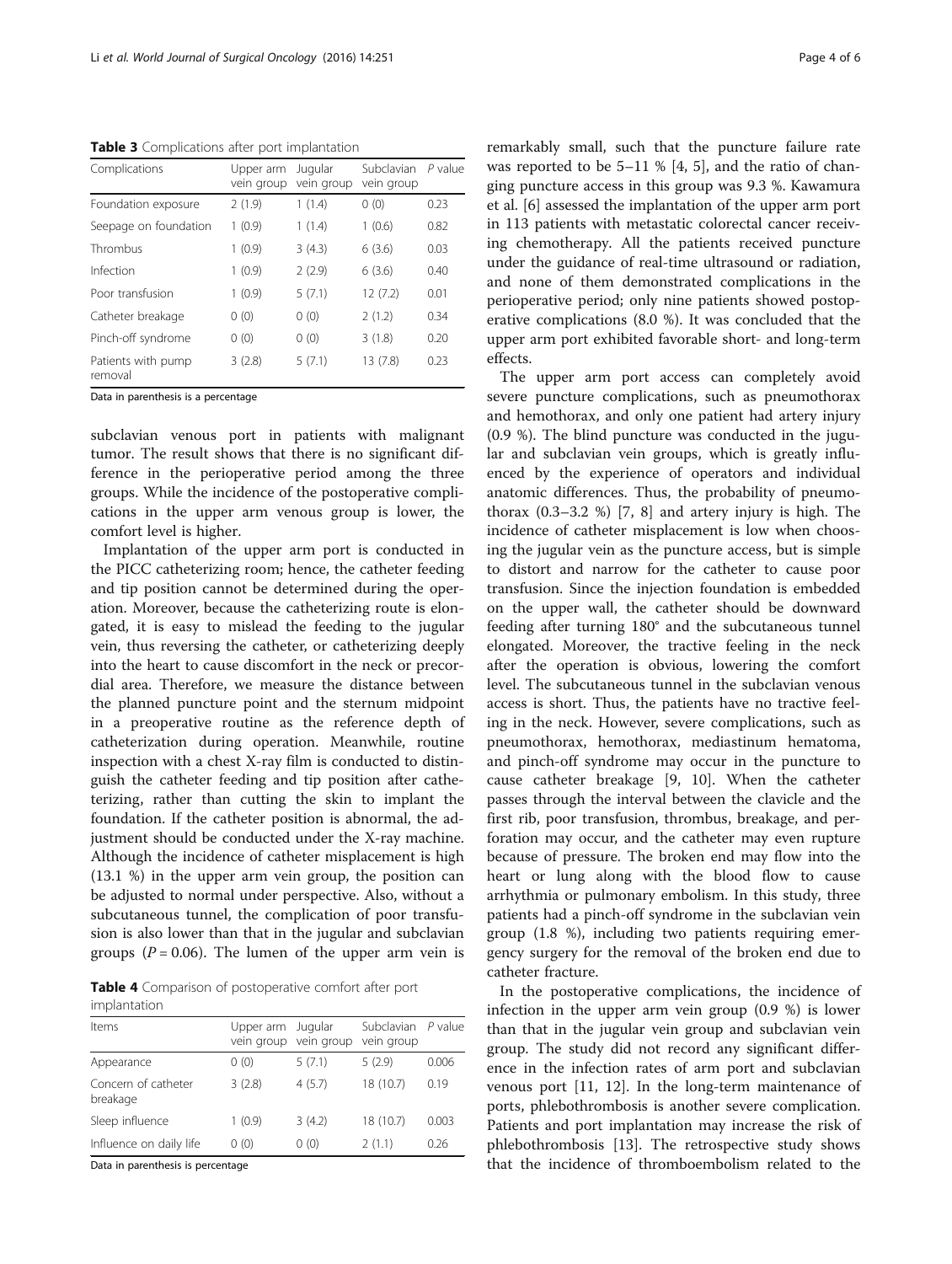<span id="page-4-0"></span>catheter is up to 12–64 %, but the anticoagulant for routine prevention is not recommended [14], even though one study indicates that the incidence of deep venous thrombosis in the arm port is higher than that in the chest port [[15\]](#page-5-0).

The other significant advantages of the upper arm port are that the postoperative comfort level and life quality of patients are high. The foundation embedded in the upper arm is concealed, and the invisibility of the puncture point and operation scar in the neck and chest renders it esthetically applicable for patients.

Moreover, in fluid replacement therapy, patients do not require upper body undressing, which avoids embarrassment and discomfort, especially in women [6]. Goltz et al. [\[16](#page-5-0)] found that the satisfaction and life quality of patients receiving arm port implantation were significantly higher than those of chest port implantation. Compared with the forearm port, the upper arm port has no difference in the infection rate, deep venous thrombosis, catheter misplacement, or stoppage. The embedded position of an upper arm port is high; short sleeves can cover the injection foundation without the subcutaneous tunnel, through chelidon. Therefore, we think the patients' quality of life with the upper arm port is better.

The limitation of this study is that the type assessment of perioperative period and postoperative complications in the retrospective analysis is not quite comprehensive. Moreover, this is a study conducted by a single center, and patients in the three groups are not randomized. Also, the learning curve should be accomplished at an early stage after introducing the upper arm port into the hospital, to prevent the high incidences of catheter misplacement. However, few relevant studies on the upper arm are conducted in China, but several occur abroad. The current study provided evidence to assess the safety of clinical application of the upper arm port.

#### Conclusions

In conclusion, the operation of the upper arm venous port is safe such that severe puncture complications, such as pneumothorax, hemothorax, and pinch-off syndrome, are avoided. The incidence of postoperative complications is lower than that in jugular venous access port and subclavian access port, and the discomfort level and patients' quality of life is better. Therefore, the upper arm venous port implantation method might be a good choice in clinical applications.

#### Abbreviations

CVP: Central venous ports; PICC: Peripherally inserted central catheter

# Acknowledgements

Not applicable.

#### Funding

The study was supported by the China National Natural Science Foundation (No. 81472249) and a Guangzhou Scientific Grant (2014J2200059).

#### Availability of data and materials

None.

#### Authors' contributions

YL, YC, XG, and XY carried out the studies, participated in collecting the data, and drafted the manuscript. JL, LK, JY, and XZ performed the statistical analysis and participated in its design. JZ, YC, HH, MH, and YD helped to draft the manuscript. All authors read and approved the final manuscript.

#### Competing interests

The authors declare that they have no competing interests.

#### Consent for publication

Not applicable.

#### Ethics approval and consent to participate

This study was approved by the institutional review board of The Sixth Affiliated Hospital, Sun Yat-sen University (Guangzhou, Guangdong), and written informed consent was obtained from every participant.

#### Received: 9 May 2016 Accepted: 8 September 2016 Published online: 23 September 2016

#### References

- 1. Sonobe M, Chen F, Fujinaga T, Sato K, Shoji T, Sakai H, et al. Use of totally implantable central venous access port via the basilic vein in patients with thoracic malignancies. Int J Clin Oncol. 2009;14:208–12.
- 2. Vardy J, Engelhardt K, Cox K, Jacquet J, McDade A, Boyer M, et al. Longterm outcome of radiological-guided insertion of implanted central venous access port devices (CVAPD) for the delivery of chemotherapy in cancer patients: institutional experience and review of the literature. Br J Cancer. 2004;91:1045–9.
- 3. Di Carlo I, Cordio S, La Greca G, Privitera G, Russello D, Puleo S, et al. Totally implantable venous access devices implanted surgically: a retrospective study on early and late complications. Arch Surg. 2001;136:1050–3.
- 4. Marcy PY, Magne N, Castadot P, Italiano A, Amoretti N, Bailet C, et al. Is radiologic placement of an arm port mandatory in oncology patients?: analysis of a large bi-institutional experience. Cancer. 2007;110:2331–8.
- 5. Conessa C, Talfer S, Herve S, Chollet O, Poncet JL. Cephalic vein access for implantable venous access devices. Technique and long-term follow-up. Rev Laryngol Otol Rhinol (Bord). 2002;123:143–8.
- 6. Kawamura J, Nagayama S, Nomura A, Itami A, Okabe H, Sato S, et al. Long-term outcomes of peripheral arm ports implanted in patients with colorectal cancer. Int J Clin Oncol. 2008;13:349–54.
- 7. Kelly H, Goldberg RM. Systemic therapy for metastatic colorectal cancer: current options, current evidence. J Clin Oncol. 2005;23:4553–60.
- 8. Lorch H, Zwaan M, Kagel C, Weiss HD. Central venous access ports placed by interventional radiologists: experience with 125 consecutive patients. Cardiovasc Intervent Radiol. 2001;24:180–4.
- 9. Cho JB, Park IY, Sung KY, Baek JM, Lee JH, Lee DS. Pinch-off syndrome. J Korean Surg Soc. 2013;85:139–44.
- 10. Mirza B, Vanek VW, Kupensky DT. Pinch-off syndrome: case report and collective review of the literature. Am Surg. 2004;70:635–44.
- 11. Akahane A, Sone M, Ehara S, Kato K, Tanaka R, Nakasato T. Subclavian vein versus arm vein for totally implantable central venous port for patients with head and neck cancer: a retrospective comparative analysis. Cardiovasc Intervent Radiol. 2011;34:1222–9.
- 12. Bodner LJ, Nosher JL, Patel KM, Siegel RL, Biswal R, Gribbin CE, et al. Peripheral venous access ports: outcomes analysis in 109 patients. Cardiovasc Intervent Radiol. 2000;23:187–93.
- 13. Sutherland DE, Weitz IC, Liebman HA. Thromboembolic complications of cancer: epidemiology, pathogenesis, diagnosis, and treatment. Am J Hematol. 2003;72:43–52.
- 14. Vescia S, Baumgartner AK, Jacobs VR, Kiechle-Bahat M, Rody A, Loibl S, et al. Management of venous port systems in oncology: a review of current evidence. Ann Oncol. 2008;19:9–15.